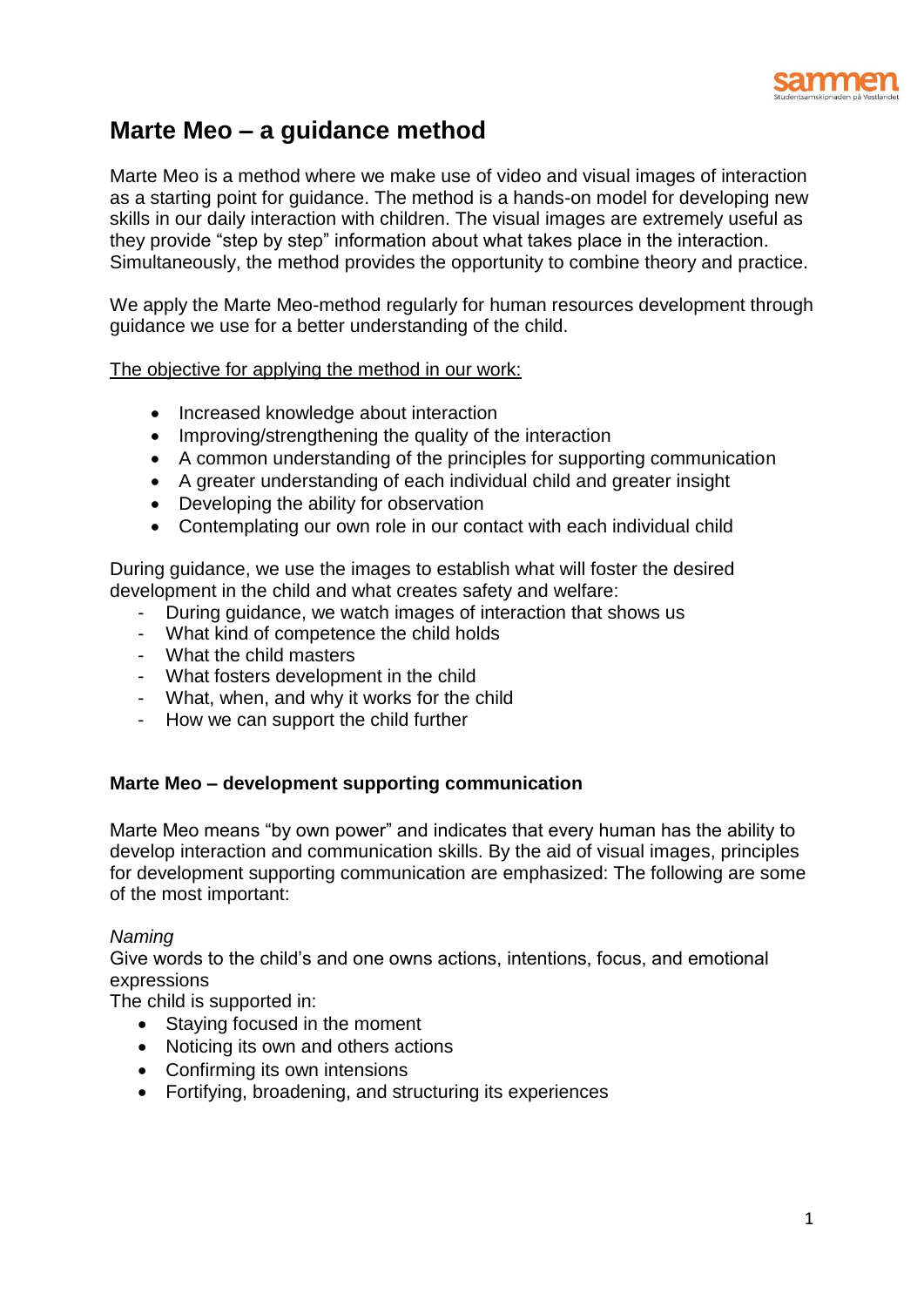

# An example:

Mailalen lifts her cup in the air and is met by the adult telling her "you want some more milk in your cup". When the adult then pours milk in Mailalen's cup, she will hear "now I am pouring milk in your cup. There, now you can drink".

Gives the child self-confidence, overview, collaborative skills, play competence, and emotional management.

## *Positive supervision/leading*

Leading the child's attention and accommodating for the child to gradually widening its horizon and coping repertoire.

The child is supported in:

- Knowing what it can or shall do
- Staying focused
- Choosing alternative solutions

#### An example:

Sverre wants an adult to lift him up on the swing. Instead he hears that he can climb on to the swing himself by stepping on a bucket. Sverre is given instructions: "Hold tight to the swing, step up on the bucket, and lift yourself up".

Gives the child safety, overview, self-confidence, sense of coping, and energy to accomplish actions.

#### *Positive confirmation*

Catching the child's initiative and signals and confirming through words and body language that the child has been seen and heard.

The child is supported in:

- Staying focused
- Becoming aware of itself
- Taking new initiative
- Reading and confirming others

## An example:

Benjamin is reaching for the liver pâté. He hears "you want to spread the pâté on your bread yourself" while at the same time being given a smile and a nod conforming he has been seen and given acceptance for fulfilling his task as planned. Gives the child self-worth, self-confidence, a sense of coping, and energy to continue.

## *Shared joy and experiences/tuning into*

Sharing the child's joys and experiences through words, pitch, facial expressions, and body language.

The child is supported in:

- Being aware of joy
- Letting others take part in the joy
- Staying focused
- Reading and confirming others
- Becoming aware of itself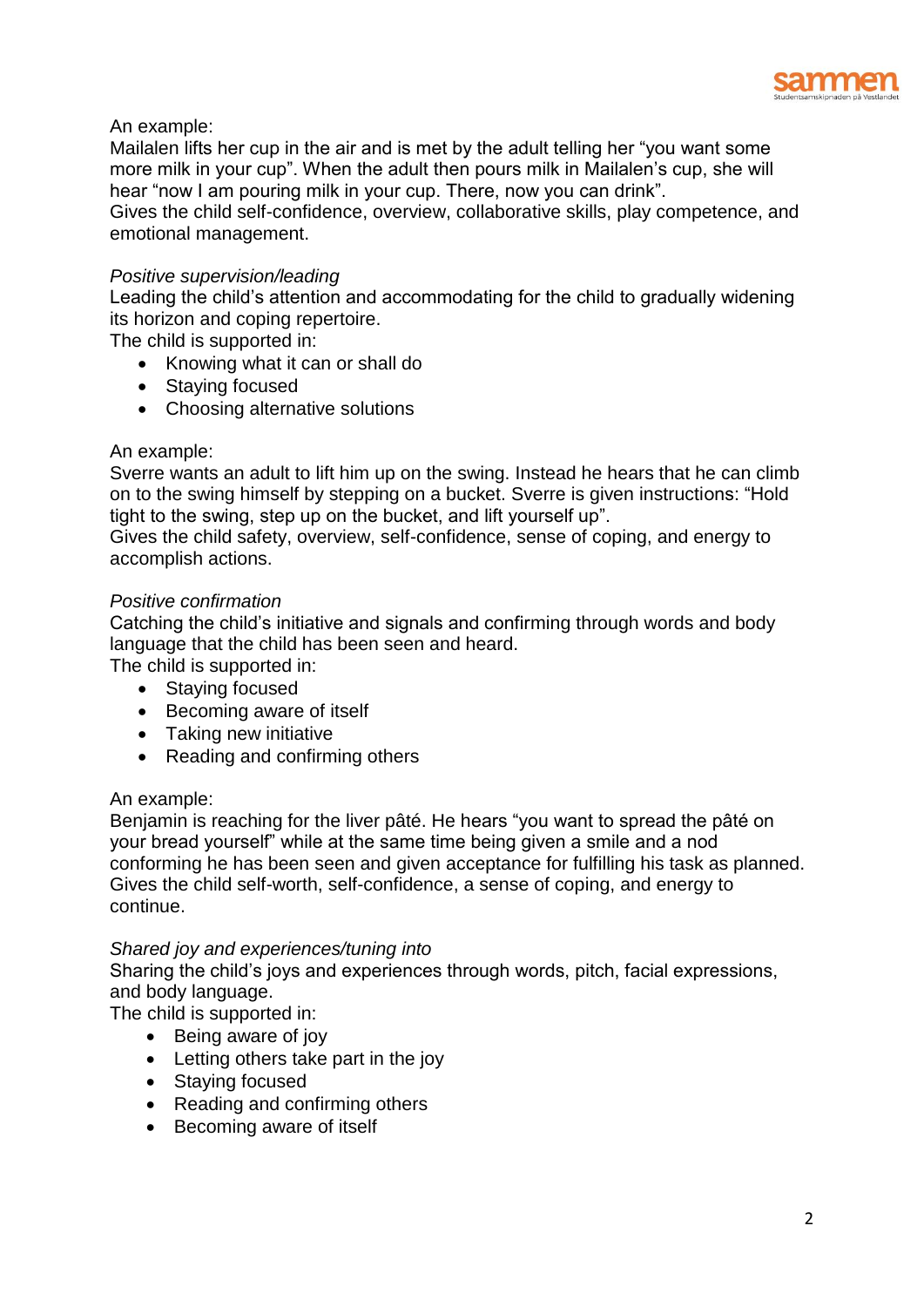

An example:

Una approaches the adult filled with joy. She smiles broadly and proudly exclaims "look, I have lost a tooth". The adult smiles, squats down, and says "so you have, oh, let me see". Una smiles proudly and points to the gap where her tooth used to be. Gives the child experience in mastering emotions, relevance in contact with others, and structure to their experiences.

# *Signalling beginning and end, making transitions plain*

The child is given direction when initiating an action and support to finishing it before moving on.

The child is supported in:

- Staying focused
- Knowing what to do/what will happen
- Noticing its own actions
- Widening its grasp of concepts

## An example:

When Tiril hears "start with putting on your waterproof pants, then put on your rubber boots".

When Andor hears "when you are finished chewing, you can carry your plate to the sink".

Gives the child safety, overview, structure, predictability, and sense of coping.

## *Focusing on the child*

Being attentive to the child's initiative, needs, and focus.

The child is supported in:

- Staying focused
- Being seen and heard
- Being understood in its attention

## An example:

Julie approaches the book shelf and looks up at it. Then she turns and looks at the adult before turning her gaze to the shelf again. Julie hears "you want a book" while the adult lifts her up so she can pick the book she wants.

Gives the child experience in feeling relevant in contact with others.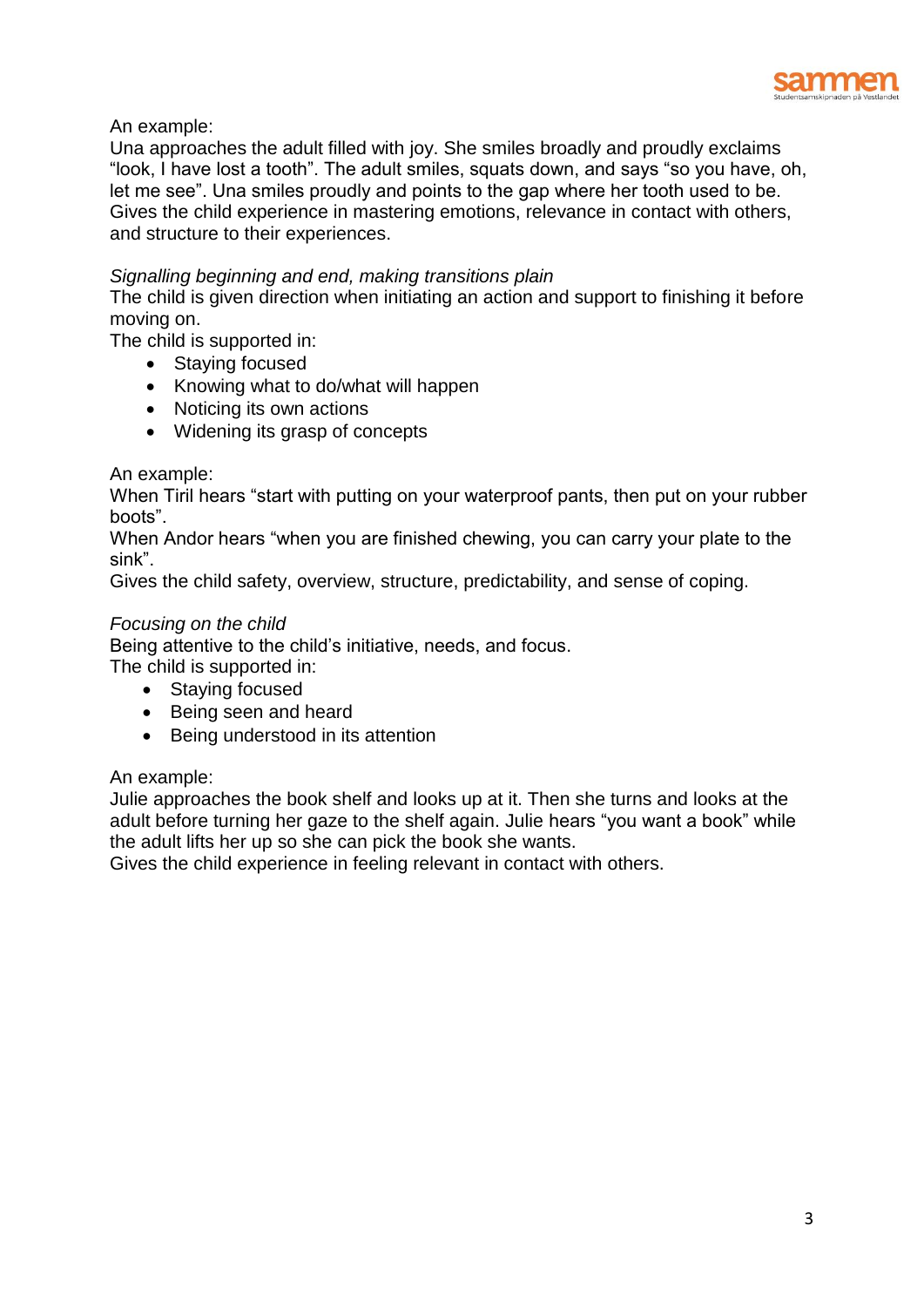

## **Marte Meo – other key concepts**

#### **Tips to adults when interacting with children**

- Use the word THERE. The word is a signal that something is completed. "THERE, now we are finished".
- Name things instead of asking questions. This feels more relevant to the child and gives a sense of coping. Rather say "you can turn off the tap" then "can you turn off the tap?".
- Use the word YES! rather than "good/clever". "YES, now you made it" rather than "you are good/clever". This might appeal more to emotions og and increase the sense of coping.
- Yes-sounds are important. When a child's initiative is confirmed by "yes", the child receives acceptance for its initiative and focus: "Yes, I can see that you see a bird".

#### **Being in rhythm (action/reaction)**

The child experiences turn-taking when interacting. The adults await new initiatives so that the child is given space to react and act. Turn-taking might be verbal, nonverbal, contain pauses, repeats of words and sounds, and mirroring of facial expressions and movements.

Being in rhythm in interaction gives the child experience in reading, interpreting, and acting on others' signals. Rhythm in interaction fosters play competence, sense of coping, and a feeling of fellowship.

#### An example:

The adult rolls a ball towards Theo. Theo's face lights up, he starts to babble and laugh, and makes eye contact with the adult. The adult smiles, laughs, and makes the same babbling sounds (mirroring Theo). Theo looks down at the ball and holds it for a good while before rolling it back to the adult. The adult catches the ball, seeks Theo's eyes, awaits a while, then leads the ball back to Theo.

#### **Presenting oneself in interaction**

The child presents its initiatives, experiences, interests, and desires through communication and play with others.

Being able to present him/herself to others gives the child self-confidence and collaborative skills, and fosters competence in play and social development. Through presenting itself, the child achieves experience in being seen by others, noticing others around it, and experiences a feeling of significance.

#### An example:

Jesper introduces himself to Patrick when he takes out a book about cars from his backpack. He asks if Patrick wants to look at it and read together with him.